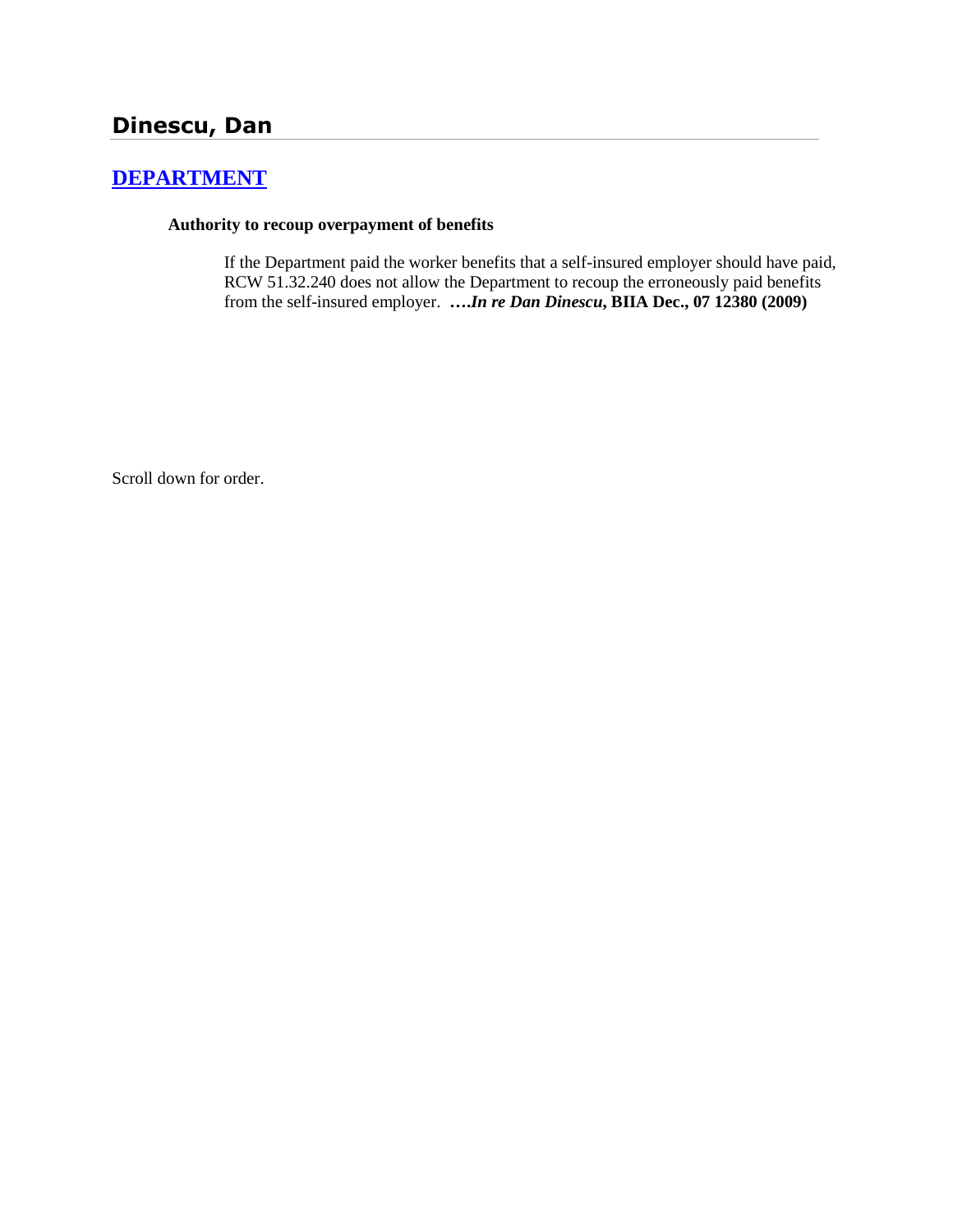# **BEFORE THE BOARD OF INDUSTRIAL INSURANCE APPEALS STATE OF WASHINGTON**

**)**

**IN RE: DAN DINESCU ) DOCKET NO. 07 12380**

**CLAIM NO. T-224769 ) DECISION AND ORDER**

APPEARANCES:

Claimant, Dan Dinescu, Pro Se

Self-Insured Employer, Fisher Mills Communications, Inc., by Eims & Flynn, P.S., per Michael P. Graham

Department of Labor and Industries, by The Office of the Attorney General, per Mary V. Wilson, Assistant

The self-insured employer, Fisher Mills Communications, Inc., filed an appeal with the Board of Industrial Insurance Appeals on March 8, 2007, from an order of the Department of Labor and Industries dated February 6, 2007. In this order, the Department set a monthly compensation rate of \$2,216.47 for Claim No. T-224769 (the self-insured claim) and \$923.68 for Claim No. Y-270955 (the State Fund claim); determined that the claimant was entitled to time loss compensation under both claims for the period from March 18, 2004, to November 30, 2006, in the amount of \$112,489.94; that he should have been paid at 50 percent of the rate due under Claim No. Y-270955 (the State Fund claim) and the remainder (the difference between the State Fund claim and the self-insured claim) under Claim No. T-224769, the self-insured claim; determined that for the period March 18, 2004, to November 30, 2006, the claimant received nothing from the selfinsured employer, which should have paid \$97,278.94; and ordered the self-insured employer to pay the claimant \$82,067.94 plus a penalty of \$20,516.98 for the delay of benefits, and to reimburse the State Fund in the amount of \$15,211. The Department order is **REVERSED AND REMANDED**.

## **DECISION**

Pursuant to RCW 51.52.104 and RCW 51.52.106, this matter is before the Board for review and decision on a timely Petition for Review filed by the self-insured employer to a Proposed Decision and Order issued on October 2, 2008, in which the industrial appeals judge reversed and remanded the order of the Department dated February 6, 2007. All contested issues are addressed in this order.

1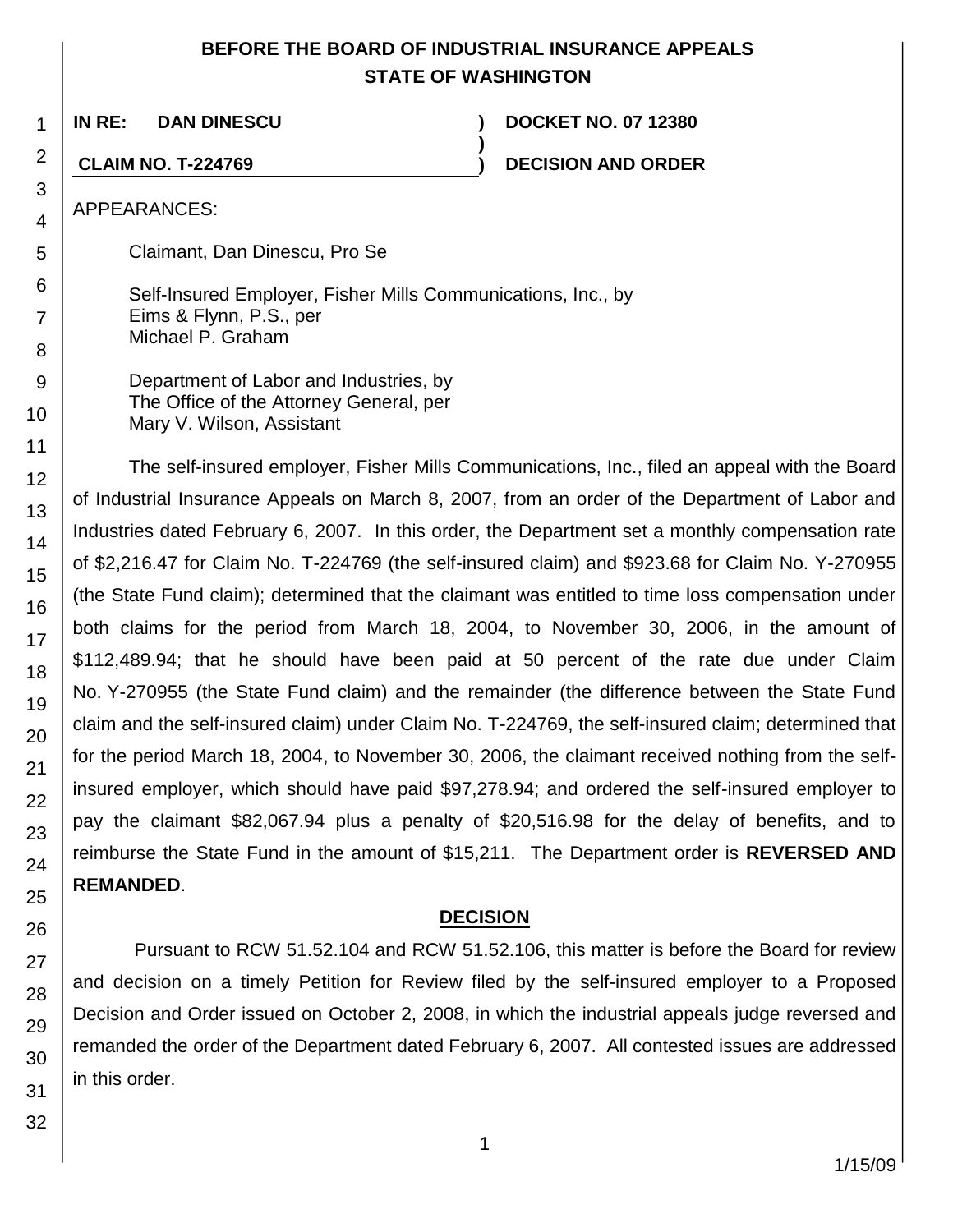1 2 3 4 The Board has reviewed the evidentiary rulings in the record of proceedings and finds that no prejudicial error was committed. The rulings are affirmed. We have granted review because after careful consideration of this record, we agree with the self-insured employer's contention that it did not waive the issue of recoupment, and grant review to address this issue.

5 6 7 8 9 10 11 12 13 Mr. Dinescu is a 58-year-old Romanian man whose English skills are marginal. As of 2003, he had been working for Fisher Mills (a self-insured employer) for three years, and on July 1, 1993, he broke his ankle badly. Although the record is ambiguous, he apparently had an initial surgery just after the industrial injury. The claim was then closed and he returned to work. His ankle became painful such that the claim was reopened and arthroscopy and debridement surgery was performed in 1997. After a few months, he returned to his job at Fisher Mills. By 2001, the company was sold and Mr. Dinescu's employment was terminated. Unfortunately, Mr. Dinescu's ankle continued to be painful, and on August 16, 2004, surgery was performed and his ankle was permanently fused.

14 15 16 17 18 On October 12, 1999, Mr. Dinescu filed an application to reopen his ankle claim, which would have been shortly after it was closed after the second surgery. For some unknown reason, the application to reopen was not addressed for nearly five years. Finally, in 2004, a Department order issued in which the Department reopened the claim effective August 17, 1999, as a timely decision had not been made.

19 20 21 22 Meanwhile, Mr. Dinescu had taken a new job at Express Services (a State Fund employer) packaging fish. Unfortunately, on March 4, 2003, he injured his back. Again, the record is ambiguous as to the dates of surgery, but it appears that in 2005 Mr. Dinescu had laminectomies at L2-3 and L3-4 as a result of that industrial injury.

23 On February 6, 2007, the Department issued the following order under the auspices of claim

24 T-224769 (the self-insured, Fisher Mills ankle claim), the text of which is as follows:

29

- 25 26 27 The injured worker has two industrial insurance claims. The monthly compensation rate is \$2,216.47 for claim T224769 (self-insured employer claim) and \$923.68 for claim Y270955 (state fund claim) for perspective [*sic*] dates of injury.
- 28 The injured worker was entitled to time loss compensation under both claims for the period from March 18, 2004 to November 30, 2006 in the amount of \$112,489.94.
- 30 31 32 Time loss compensation should have been paid at 50% of the rate due under Y270955 (state fund claim) and the remainder (the difference between the state fund claim and the self-insured employer claim) under T-224769, the self-insured employer claim.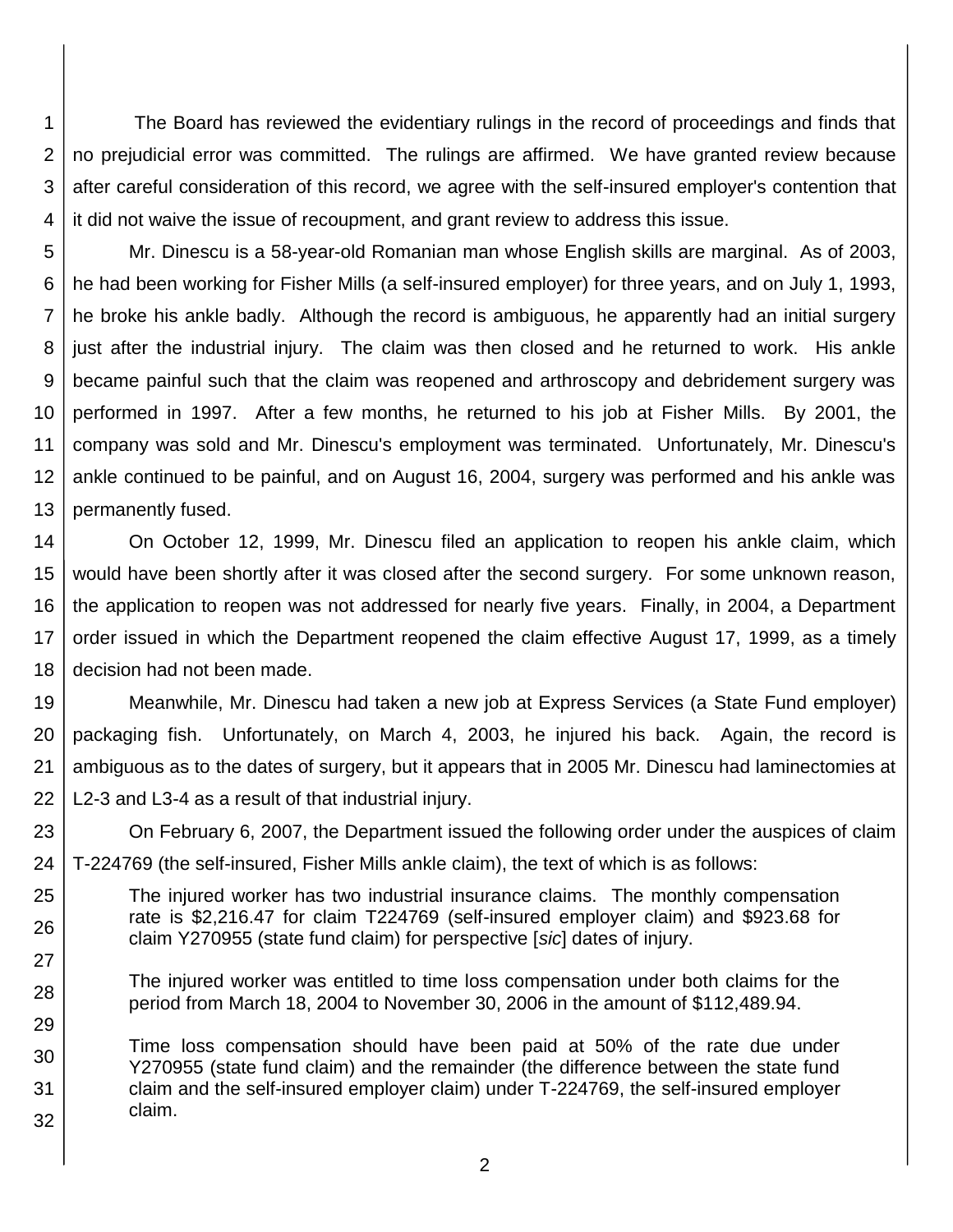The injured worker was paid time loss compensation for the period from March 18, 2004 to November 30, 2006 in the amount of \$30,422.00 by state fund.

The injured worker received nothing from the self-insured employer, Fisher Mills Communications, Inc. The self-insured employer should have paid \$97,278.94.

The injured worker has been underpaid for the period by \$82,067.94. Fisher Mills/Communications is ordered to pay the injured worker \$82,067.94 plus a penalty in the amount of \$20,516.98 for delay of benefits.

State fund has paid an excess of time loss compensation to the injured worker in the amount of \$15,211.00. Fisher Mills/Communications is ordered to reimburse the state fund in the amount of \$15,211.00.

Historically, when a claimant is entitled to time loss compensation for a given period of time from two different employers for two different injuries and claims, the Department, based on a policy, directs each responsible entity to pay a portion of the time loss compensation benefits, the sum of which is to equal the rate for the higher-paying claim. Here, the Department paid the entire sum payable under the State Fund claim for the above period of time. With this order the Department contends that it was responsible for half of the time loss rate for the State Fund claim, and the self-insured employer should have made up the difference between the Department's half and the self-insured time loss rate for the above period. The Department thus seeks to recoup from the self-insured employer half of what it (the Department) paid during that time.

The self-insured employer appealed this order, arguing three issues: first, that it should not be obligated to pay time loss compensation benefits after March 21, 2005, because the claimant was capable of reasonably continuous gainful employment based on his ankle injury alone; second, that the penalty owed to the claimant should be recalculated based on the fact that the self-insured employer does not owe the claimant the entire amount contended by the Department based on the decreased time loss obligation; and finally, for any periods the self-insured employer was obligated to pay time loss compensation concurrently with the Department, during which time the Department paid the entire amount owing under Claim No. Y-270955, the Department has no authority to recoup from the self-insured employer the additional half that the Department paid for that period.

Our industrial appeals judge determined that based on the ankle injury alone, Mr. Dinescu was capable of reasonably continuous gainful employment as of March 22, 2005, and thus that the self-insured employer owes back time loss compensation for the period of March 18, 2004, through March 21, 2005, and further that the self-insured employer owes a penalty to the claimant based on a percentage of that amount. She also stated in the Proposed Decision and Order that "At the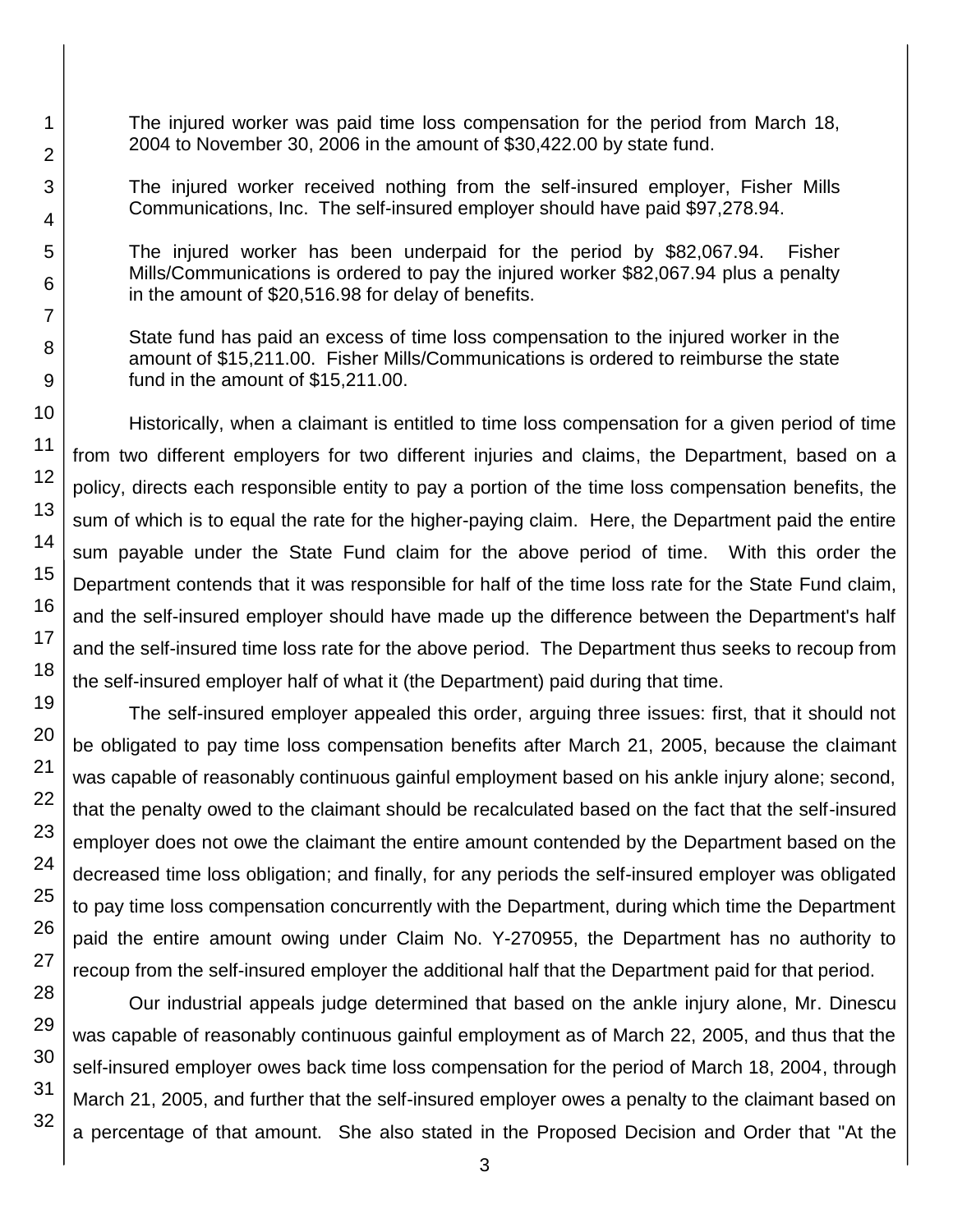1 2 3 4 June 6, 2008 hearing, the self-insured employer stipulated that it owed concurrent time loss compensation to Mr. Dinescu, as well as a penalty and reimbursement to the Department, for the period March 18, 2004 through March 21, 2005, (6/6/08 Tr. page 9), thereby limiting the issue on appeal." Proposed Decision and Order, at 2.

5 6 7 8 9 10 11 12 13 14 The self-insured employer filed a Petition for Review, contending that indeed, it did **not** waive the issue of recoupment. We agree with our industrial appeals judge that the claimant was, more probably than not, capable of reasonably continuous gainful employment as of March 22, 2005, based strictly on his ankle condition. However, we disagree that the self-insured employer waived the issue of whether it is required to pay recoupment of half the time loss compensation the Department paid out for any periods of time loss compensation benefits that should have been paid concurrently. We have carefully reviewed that section of the transcript, and agree with the selfinsured employer. Accordingly, we have granted review to address the issue of whether the Department has the statutory authority to recoup half of the time loss compensation benefits it paid for the period of March 18, 2004, through March 21, 2005, from the self-insured employer.

15 16 17 18 19 20 21 Turning then to the facts in support of the decision relative to time loss compensation, in addition to the above facts, Mr. Dinescu testified that he has technical certifications as a miller, a welder, and in the National Electric Code. He broke his left ankle when he fell from a ladder while working for Fisher Mills, and between 1993 and 1995 he had two surgeries as a result. After the claim closed in 1995, he returned to work for Fisher Mills. When his ankle again became painful, he applied to reopen his claim in 1996, underwent a third surgery, and then returned to work in 1998 at Fisher Mills when the claim closed.

22 23 24 25 26 27 In 2001, Fisher Mills was sold and Mr. Dinescu was laid off. He went to work at a recycling company, but was terminated for being too slow. He then obtained work at Express Service as a hand packager, but "broke his back" during the course of his employment on June 4, 2003. He has not worked since that time, as he believes he is too old and too sore. He applied to reopen his ankle claim in 1999, but no action was taken until 2004, at which time he underwent a fusion of his left ankle. Although he can no longer move his ankle, the fusion has alleviated some of the pain.

28 29 30 31 32 Mr. Dinescu recalls going to a physical capacities evaluation, and he also recalls that this caused back and ankle pain thereafter. With regard to his ankle, he believed that the screws began to come out. Ultimately, he had more surgery in 2007 to remove the hardware in his ankle. In June 2005, he spoke to a vocational rehabilitation counselor whom he understood wanted to send him to college. He declined vocational services, however; he felt his English skills were too poor and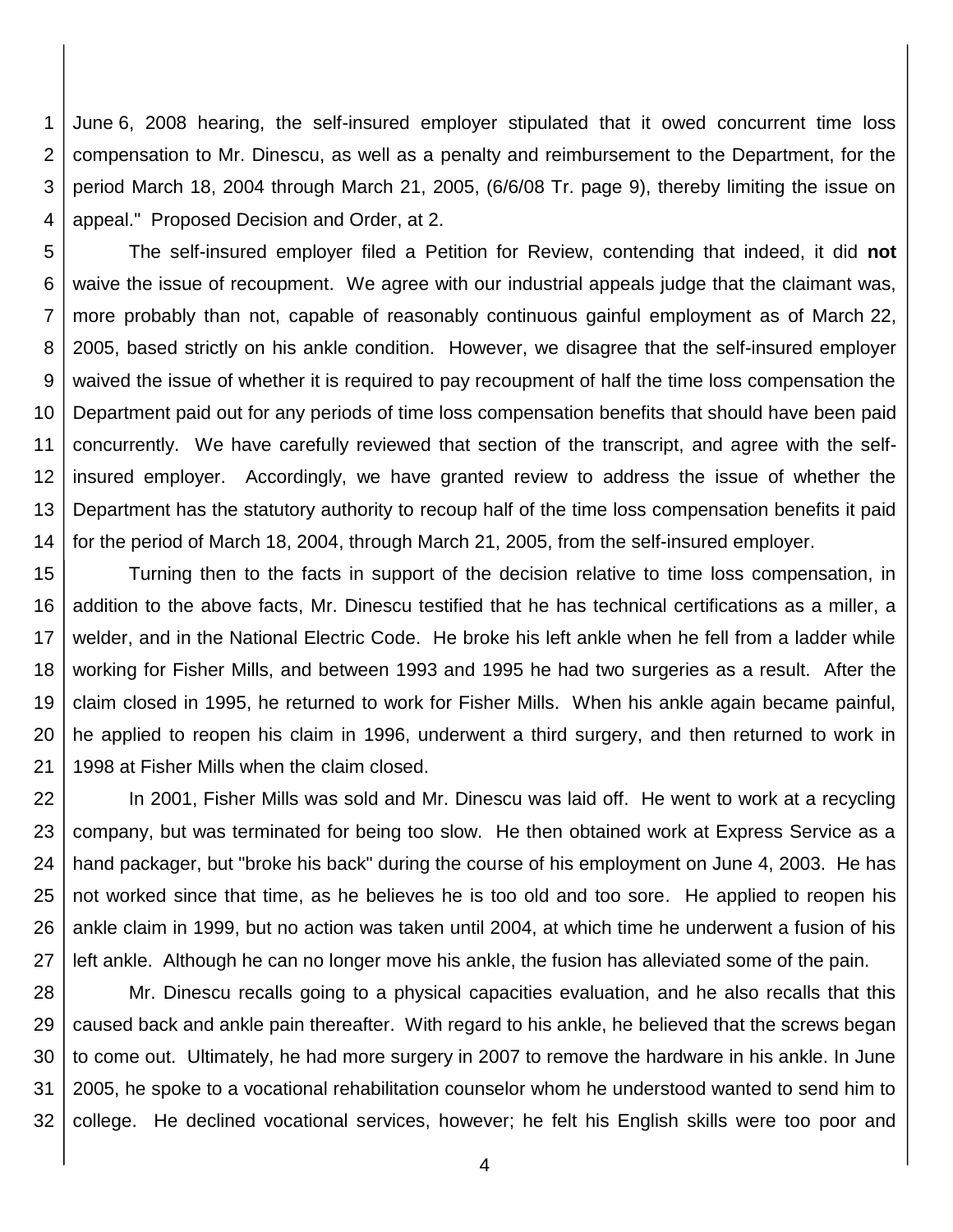1 2 3 4 5 further, he had just been awarded social security disability benefits. As of March 21, 2005, he did not feel he could even walk around the block, and taking into consideration his ankle condition alone, he does not feel he was capable of working. He could stand on his ankle for only a couple of hours, so he could not work as a hand packager. Moreover, he did not believe he could perform the job of forklift operator, as he could not get up and down, due to his ankle.

6 7 8 9 10 11 12 13 Thomas K. Green, M.D., is a physician certified as a specialist in orthopedic surgery. One of Dr. Green's colleagues initially repaired Mr. Dinescu's ankle, and it appears that Dr. Green took over Mr. Dinescu's care sometime in 1996 or 1997, when Mr. Dinescu's ankle began to be more symptomatic. Although a fusion was discussed, in April 1997 Dr. Green performed arthroscopy and debridement, but not a fusion. Dr. Green released Mr. Dinescu back to the job of injury in 1997, and then did not see him further until March 18, 2004, at which point Mr. Dinescu wanted to have an ankle fusion to relieve the pain. The fusion was done on August 16, 2004, and was successful at relieving Mr. Dinescu's pain.

14 15 16 17 18 19 20 After the fusion, Dr. Green referred Mr. Dinescu for a physical capacities evaluation to determine his capabilities. A physical capacities evaluation was performed by Theodore Becker, Ph.D., on February 20, 2005. This physical capacities evaluation was reviewed by Dr. Green, along with three job analyses, that of forklift operator, hand packager, and production assembler. Taking into consideration only the impairment caused by the ankle condition, Dr. Becker believed that Mr. Dinescu has the capabilities to perform the above three jobs, and Dr. Green agreed with this assessment.

21 22 23 24 Theodore Becker, Ph.D., is a physical therapist specializing in biomechanics. Dr. Becker performed a physical capacities evaluation on February 20, 2005. Although testing showed that Mr. Dinescu did not give a good effort, the testing was nonetheless valid, and Dr. Becker approved the jobs listed above.

25 26 27 28 29 30 31 Thomas Williamson-Kirkland, M.D., is a physician certified as a specialist in physical and rehabilitation medicine. Dr. Williamson-Kirkland evaluated Mr. Dinescu on June 5, 2007, as part of an independent medical examination at the request of a third-party administrator. Dr. Williamson-Kirkland reviewed voluminous records and examined Mr. Dinescu. Among those records were documents from Dr. Becker's physical capacities evaluation. Dr. Williamson-Kirkland concurred with Drs. Green and Becker that Mr. Dinescu was capable of employment as a hand packager, a production assembler, or a forklift operator as of May 21, 2005. Because Mr. Dinescu has had his

32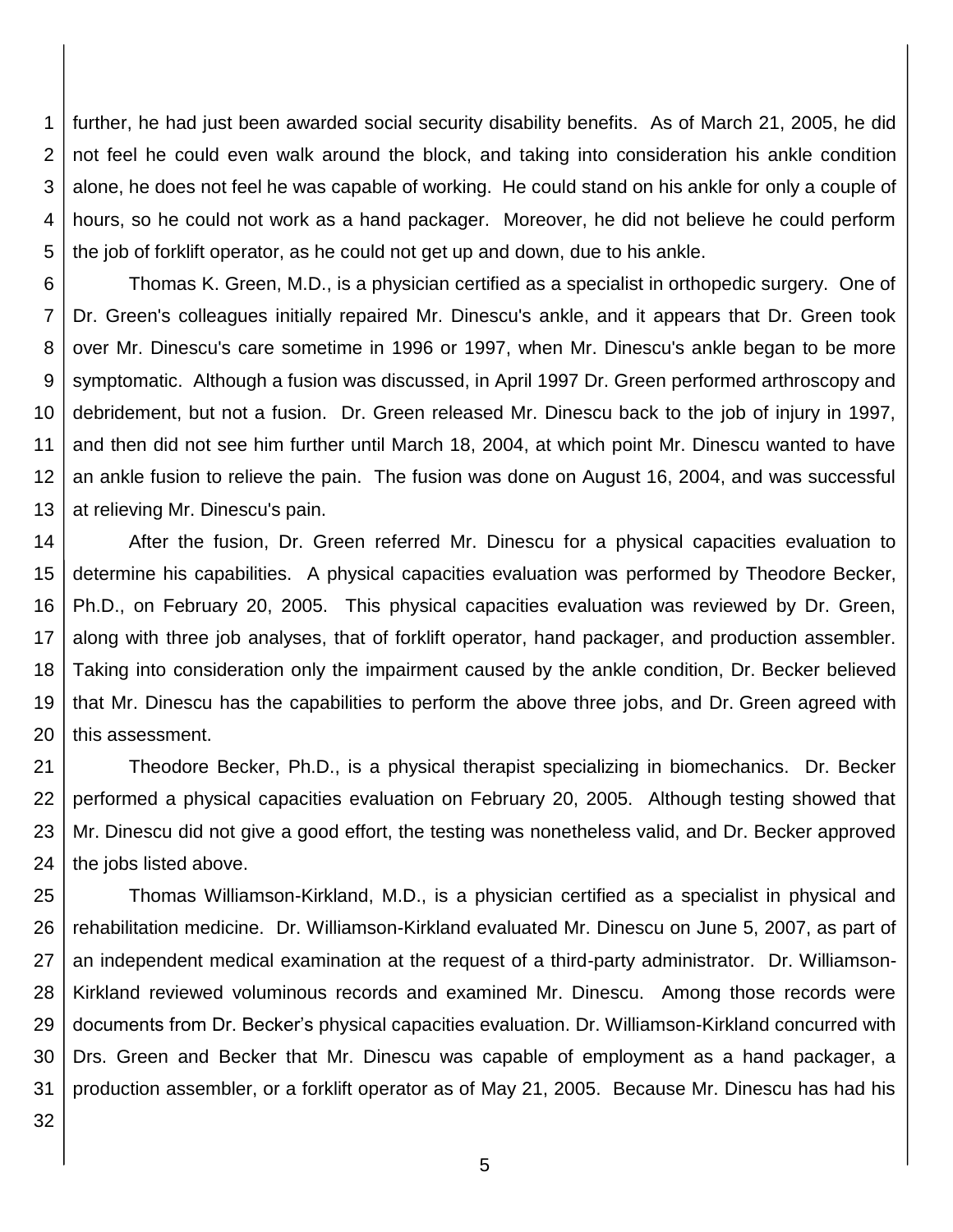1 2 ankle fused, Dr. Williamson-Kirkland believes that standing on it for protracted periods of time does not present any problems, as the fusion was intended to alleviate pain.

3 4 5 6 Cheryl Bednarik is a vocational rehabilitation counselor who began working with Mr. Dinescu on October 12, 2004. Initially, she began work at the request of the Department in connection with Mr. Dinescu's back claim, but then she was contacted by Sedgwick in connection with the self-insured claim.

7 8 9 10 11 12 Ms. Bednarik reviewed documentation from Dr. Green, Dr. Williamson-Kirkland, and Dr. Becker; in particular, she relied on their approval of the job analyses of hand packager, production assembler, and forklift operator. She did labor market surveys for each of these positions, and determined that Mr. Dinescu is capable of reasonably continuous gainful employment at any of these positions, but only when taking the ankle condition into consideration. She performed labor market surveys and determined that these jobs are available.

13 14 15 16 17 However, when Ms. Bednarik took both the ankle and the back condition into consideration, her determination was that Mr. Dinescu was unemployable. She then met with him, and explained that the process was to begin to develop a plan for vocational retraining. Somehow, Mr. Dinescu understood this to mean that he would be sent to college, which he did not wish to do because of his poor English skills. Ultimately, he declined vocational retraining.

18 19 20 The final witness was that of the Department, Paul Buehrens, M.D. Dr. Buehrens is a family practice physician who has provided treatment to Mr. Dinescu since 1995, and is familiar with both his ankle and back conditions.

21 22 23 24 25 26 27 28 29 30 In Dr. Buehrens' opinion, Mr. Dinescu is not capable of reasonably continuous gainful employment as either a hand packager or a production assembler. He noted that Mr. Dinescu came to him after the 4.5 hour physical capacities evaluation, complaining of ankle pain. In this regard, Dr. Buehrens testified that the ankle is fused with 10 percent plantar flexion, meaning that it points down 10 degrees, and to place his foot flat on the ground, Mr. Dinescu must extend it out in front of the other foot. In his opinion, both the jobs of hand packager or production assembler would require Mr. Dinescu to be on his feet for too long, and would be too painful. With regard to the position of forklift operator, though, Dr. Buehrens was somewhat ambiguous. He initially stated that Mr. Dinescu could perform this job, based strictly on the ankle condition, but then stated that Mr. Dinescu would be unable to perform the necessary lifting for this position.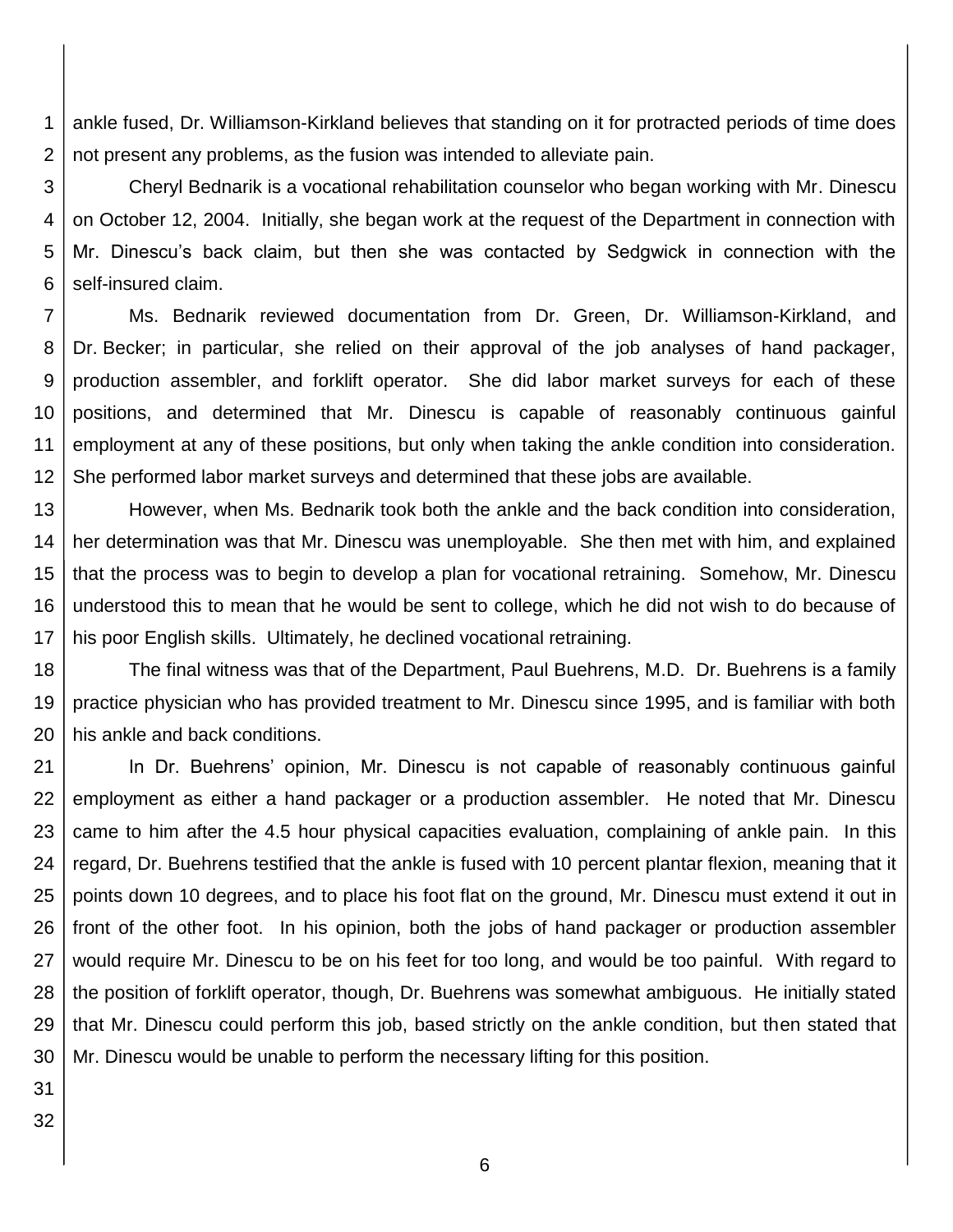1 2 3 4 Preliminarily, we are greatly disturbed by certain aspects of this matter. First and foremost, why was Mr. Dinescu's application to reopen ignored for five years? Certainly, the self-insured employer will undoubtedly be responsible for payment of a penalty, although such penalty is disproportionately small in the face of a five-year delay to even act on the application to reopen.

5 6 7 8 9 10 11 12 13 14 With regard to the issue of employability, we agree with the determination of our industrial appeals judge. We are not persuaded that Mr. Dinescu could stand on his ankle for six to eight hours a day, notwithstanding the opinions of Dr. Becker and Dr. Green. Mr. Dinescu's reaction after the physical capacities evaluation persuades us that his ankle would be simply too painful to stand on for that period of time. However, we are persuaded that he could perform the job of forklift operator. He testified that he drives a manual transmission car, and that he likes to do it. Further, Dr. Buehrens' testimony that he could not perform this job is ambiguous at best. Taking into consideration strictly Mr. Dinescu's ankle condition, we determine that he, more probably than not, was capable of reasonably continuous gainful employment as a forklift operator as of March 22, 2005.

15 16 17 18 Given the above, we agree that the self-insured employer is responsible for payment of time loss compensation benefits for the period of March 18, 2004, through March 21, 2005, plus any penalty thereby accruing. The penalty will, of necessity, need to be recalculated as it will be a percentage of the time loss compensation amount hereby awarded.

19 20 21 22 23 24 25 26 27 28 29 Turning, then, to the issue of whether the Department has the statutory authority to recoup half of what it paid to Mr. Dinescu during this period from the self-insured-employer, we note there is no statutory or regulatory authority in this regard. Certainly, there is no statutory or regulatory authority for the Department's practice of dividing the liability for time loss payments between the self-insured employer and the State Fund. There is reference in the record to a Departmental policy, but nothing whatsoever was provided to our industrial appeals judge for consideration. We would observe that the practice is in keeping with the notion that time loss compensation benefits are intended to be a wage replacement. Payment of double benefits would be contrary to that proposition, and would be "double dipping." In these situations there are two entities responsible and dividing the obligation in some fashion is a matter of common sense. The fact that there is no statutory or regulatory authority to do so is of little importance, as it is beneficial to all parties.

30 31 32 RCW 51.32.240 is the general statute that provides authority for recoupment of funds by the Department. That section of the statute, however, speaks to recoupment **from the recipient**, and the self-insured was not the recipient. As a practical matter, the self-insured employer is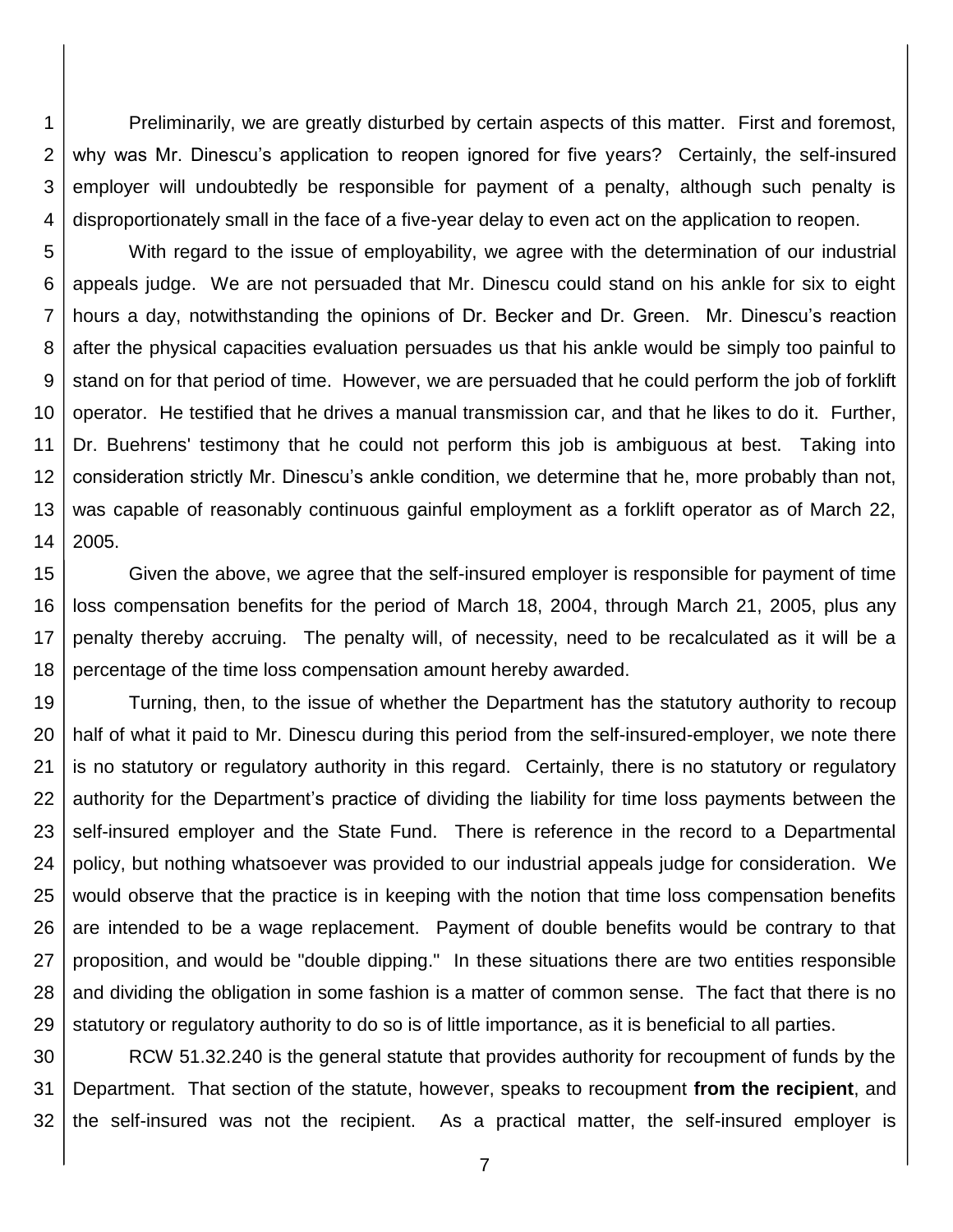1 2 3 4 5 6 responsible for payment of time loss compensation benefits for the period of March 18, 2004, through March 21, 2005, as was the Department. In keeping with its policy, the Department will undoubtedly direct that the self-insured employer pay its usual share of the time loss compensation benefits for the relevant period. This will result in an overpayment to the claimant, at which point the Department may choose to invoke the provisions of RCW 51.32.240 to recoup its money from Mr. Dinescu. We express no opinion on the merits of this action.

7 8 9 10 11 12 Finally, we affirm the evidentiary rulings of our industrial appeals judge. In its Petition for Review, the Department takes exception to rulings which prevented it from presenting evidence relative to the requirements for employers to inform the Department about a claimant's ability to work, and Fisher Mills' failure to do this. However, we do not find that this testimony would be relevant; the self-insured employer did not dispute that a penalty is due. Given this fact, there is no need for testimony to show that the self-insured employer failed to follow the necessary regulations.

### **FINDINGS OF FACT**

1. On July 16, 1993, the claimant, Dan Dinescu, filed an Application for Benefits with the Department of Labor and Industries in which he alleged that he sustained an injury while in the course of his employment with Fisher Mills Communications, Inc. The claim was allowed and benefits were paid.

13

14

15

16

- 18 19 20 21 22 On January 11, 1995, the Department issued an order in which it closed the claim. On August 26, 1996, the claimant filed an application to reopen the claim with the Department. On January 13, 1997, the Department issued an order in which it reopened the claim for aggravation. On March 17, 1997, the self-insured employer filed a Protest and Request for Reconsideration. On April 1, 1997, the Department issued an order in which it affirmed the January 13, 1997 order.
- 23 24 25 26 27 28 On May 11, 1998, the Department issued an order in which it closed the claim. On May 15, 1998, the self-insured employer filed a Protest and Request for Reconsideration, and on July 11, 1998, the claimant filed a Protest and Request for Reconsideration. On March 30, 1999, the Department issued an order in which it found the overpayment due to salary recalculation not collectible; claim closed. On October 12, 1999, the claimant filed an application to reopen the claim with the Department. On April 16, 2004, the Department issued an order in which it reopened the claim for aggravation effective August 17, 1999.
- 29 30 31 32 On February 6, 2007, the Department issued an order in which it set a monthly compensation rate of \$2,216.47 for Claim No. T-224769 (the self-insured claim) and \$923.68 for Claim No. Y-270955 (the State Fund claim); determined that the claimant was entitled to time loss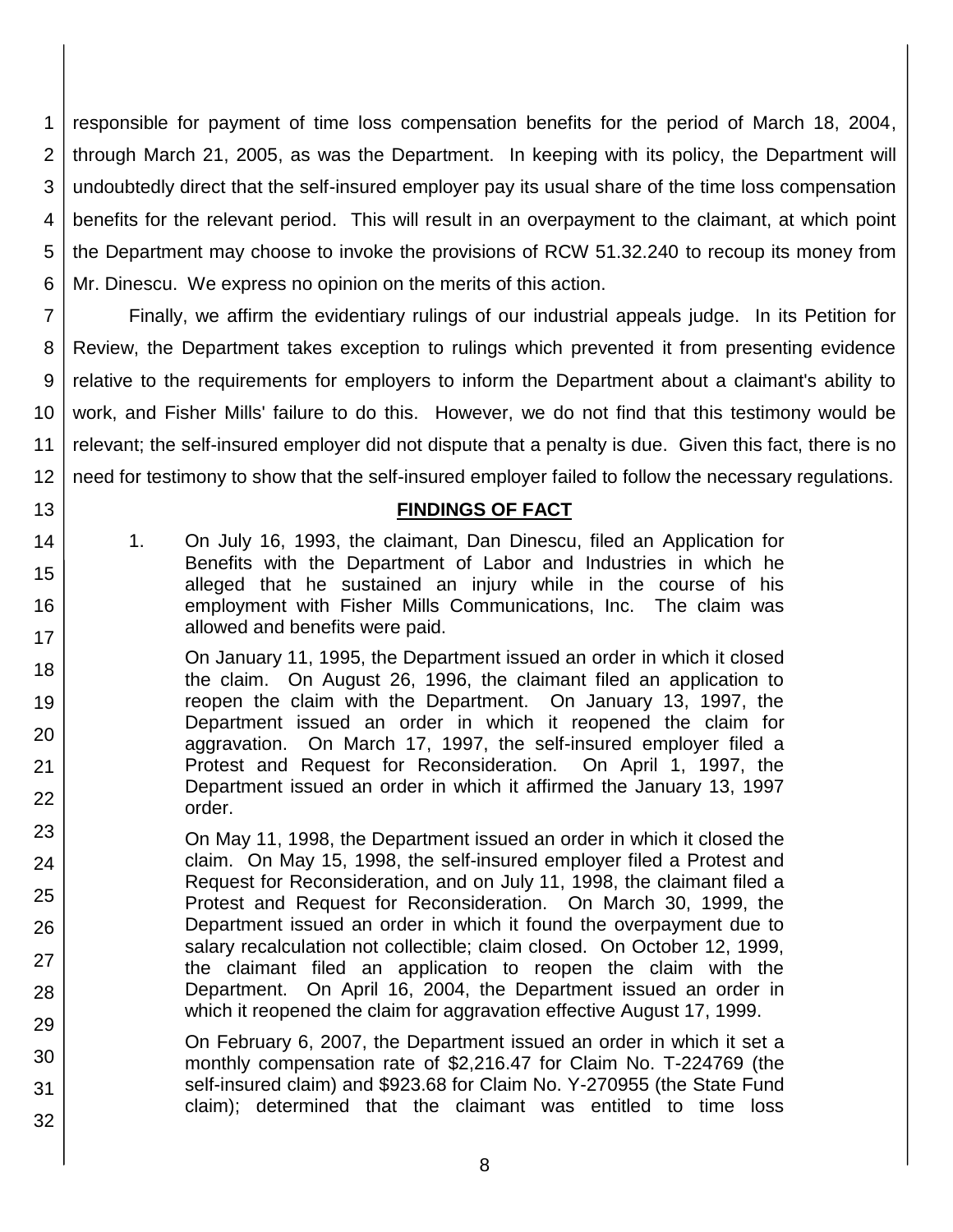compensation under both claims for the period March 18, 2004, to November 30, 2006, in the amount of \$112,489.94; that he should have been paid at 50 percent of the rate due under Claim No. Y-270955 (the State Fund claim) and the remainder (the difference between the State Fund claim and the self-insured claim) under Claim No. T-224769, the self-insured claim; the claimant was paid time loss compensation benefits for the period from March 18, 2004, to November 30, 2006, in the amount of \$30,422 by the State Fund, but for the period March 18, 2004, to November 30, 2006, the claimant received nothing from the self-insured employer, which should have paid \$97,278.94; and ordered the self-insured employer to pay the claimant \$82,067.94 plus a penalty of \$20,516.98 for the delay of benefits, and to reimburse the State Fund in the amount of \$15,211.

1

2

3

4

5

6

7

8

9

10

11

12

13

14

15

16

17

18

19

20

21

22

23

24

25

26

27

28

29

30

31

32

On March 8, 2007, the self-insured employer filed a Notice of Appeal with the Board of Industrial Insurance Appeals. On April 16, 2007, the Board granted the appeal under Docket No. 07 12380 and agreed to hear the appeal.

- 2. On July 1, 1993, Dan Dinescu sustained an industrial injury during the course of his employment with Fisher Mills Communications, Inc., when he fell from a ladder, breaking his left ankle. His left ankle was treated surgically in 1993 and 1995, with ankle fusion surgery in 2004 and removal of a screw from the ankle in 2007. From March 18, 2004, through March 21, 2005, the claimant was not capable of reasonably continuous gainful employment, proximately caused by the residuals of his industrially related ankle injury in July 1993.
- 3. Mr. Dinescu returned to his job of injury after the 1993 and 1995 ankle surgeries. He went to work for a different employer in 2002. In 2003, he suffered a low back injury while in the employment of a State Fund employer (Claim No. Y-270955), requiring surgical treatment, and he never returned to work. From March 18, 2004, through November 30, 2006, Mr. Dinescu's industrial injury of 2003 and its residuals precluded him from reasonably continuous gainful employment, and he received temporary total disability benefits during this period from the Department in connection with Claim No. Y-270955.
- 4. Mr. Dinescu is 58 years old. He completed ten years of school in Romania. He then had three years of technical school for maintenance mechanics. After moving to the United States, he took dental technician training in 1981, earned a welding school certificate in 1984, completed Operative Practical Millers Units training in 1994, and earned a forklift operator's license. His English skills and communication are satisfactory. From 1990 through 2001, he worked for Fisher Mills, where he milled wheat and made flour 80 to 90 hours a week, walking approximately two miles a day and carrying up to 100-pound bags, until 2001, when the company was sold and Mr. Dinescu was terminated.
	- 9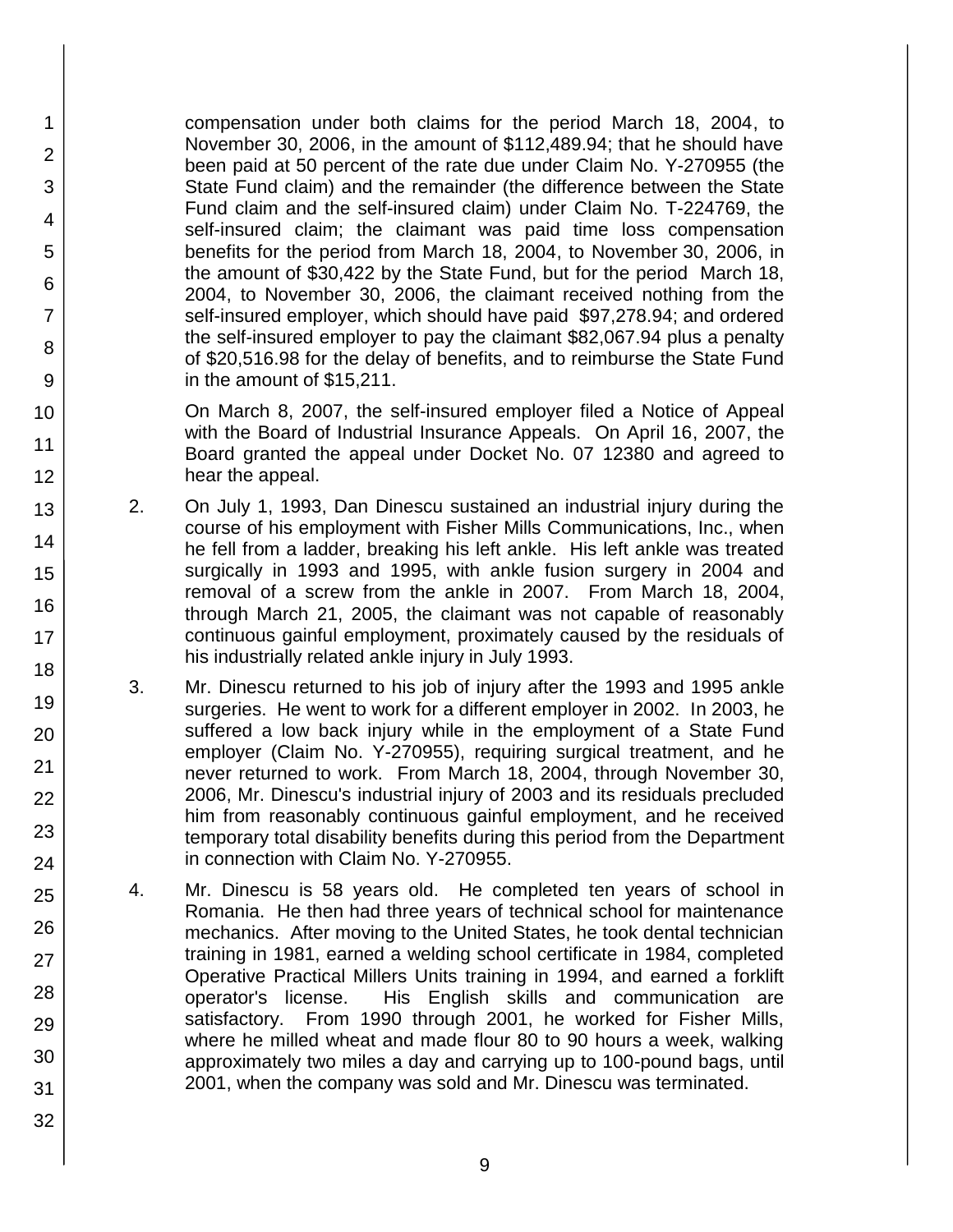- 5. During the period from March 22, 2005, through November 30, 2006, inclusive, the residual effects of the July 1, 1993 industrial injury alone did not preclude Mr. Dinescu from obtaining or performing reasonably continuous, gainful employment in the competitive labor market, when considered in conjunction with his age, education, work history, and pre-existing condition(s).
	- 6. Fisher Mills does not dispute that a penalty should be assessed in connection with this claim for its unreasonable delay in paying time loss compensation when due for the period of March 18, 2004, through March 21, 2005.

### **CONCLUSIONS OF LAW**

- 1. The Board of Industrial Insurance Appeals has jurisdiction over the parties to and the subject matter of this appeal.
- 2. For the period of March 18, 2004, through November 30, 2006, the claimant was temporarily totally disabled, proximately caused by the industrial injury of 2003 in connection with State Fund Claim No. Y-270955, and the claimant received temporary total disability benefits as authorized by RCW 51.32.090 from the Department for this period under the auspices of Claim No. Y-270955.
- 3. For the period of March 18, 2004, through March 21, 2005, the claimant was temporarily totally disabled, proximately caused by the industrial injury of July 1997 in connection with self-insured Claim No. T-224769, and is entitled to benefits pursuant to RCW 51.32.090.
- 4. For the period of March 22, 2005, through November 30, 2006, the claimant was not temporarily totally disabled as a proximate result of the industrial injury of July 1993 in connection with self-insured Claim No. T-224769, within the meaning of RCW 51.32.090.
- 5. The Department may not recoup from the self-insured employer any part of the time loss compensation benefits it (the Department) paid to the claimant at any time from March 18, 2004, through November 30, 2006, under Claim No. Y-270955.
- 6. The self-insured employer, Fisher Mills Communications, Inc., unreasonably delayed payment of time loss compensation benefits for the period of March 18, 2004, through March 21, 2005, within the meaning of RCW 51.48.017.
- 7. The Department order of February 6, 2007, is incorrect and is reversed. This matter is remanded to the Department with direction to issue a further order directing the self-insured employer to pay time loss compensation benefits for the period of March 18, 2004, through March 21, 2005; to deny payment of time loss compensation benefits for the period of March 22, 2005, through November 30, 2006; and to calculate and direct the self-insured employer to pay to the claimant a